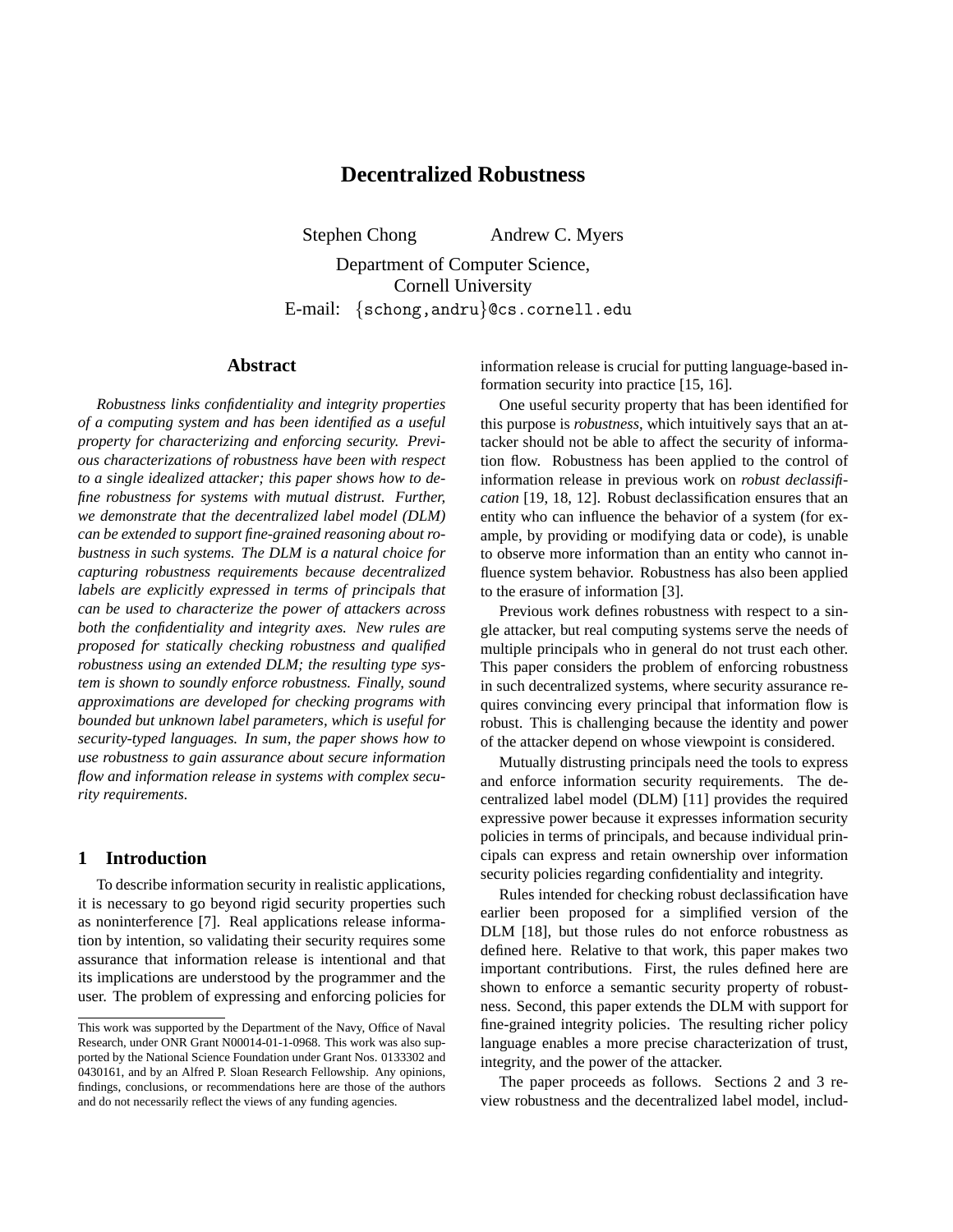ing some minor extensions. Section 4 shows that robustness can be naturally expressed in the DLM framework, because attackers can be treated as principals in that framework. Constraints for checking robustness in that framework are derived. Section 5 shows that these constraints can be added to a security type system for a simple imperative language, with the result that any well-typed program enforces robustness against any attacker. In Section 6, qualified robustness [12] is shown to be enforced by constraining the uses of endorsement to boost integrity. The described robustness rules have been implemented in the Jif programming language [10, 13]; Section 7 discusses some additional issues that arise there, such as how to correctly handle labels unknown at compile time. Section 8 discusses further related work, and Section 9 concludes.

### **2 Robustness**

We define robustness with respect to an abstract notion of system; a more concrete instantiation is given in Section 5. A system has *configurations*, and an execution of a system is a sequence of configurations, called a *trace*. A configuration may consist of memory, code, data, or other elements; the specifics of a configuration are system-specific. Every element of a configuration is associated with a security level, drawn from a set of security levels L. For example, the security level associated with a memory location in a configuration could represent the security level of information that is allowed to be stored in that memory location.

Each security level  $\ell \in \mathcal{L}$  is a pair of a confidentiality policy and an integrity policy; we write  $C(\ell)$  for the confidentiality policy of  $\ell$ , and  $I(\ell)$  for the integrity policy. We assume there is a binary relation  $\sqsubseteq_{\mathcal{L}}$  on  $\mathcal L$  that indicates the relative restrictiveness of security levels: for security levels  $\ell$  and  $\ell'$ , if  $\ell \sqsubseteq_{\mathcal{L}} \ell'$ , then  $\ell$  requires confidentiality lower than (or equal to) that of  $\ell'$ , and higher (or equal) integrity.

The definition of robustness assumes that there is an *attacker*, an entity that is able to modify the behavior of the system in limited ways. An attacker is characterized by its *power*, its ability to modify and observe system behavior. The power of an attacker  $A$  is a pair of security levels:  $\langle R_A, W_A \rangle$ . Security level  $R_A$  is an upper bound on the security level of elements in a configuration that A can read, and  $W_A$  is a lower bound on the security level of configuration elements that A can influence.

An *attack* by attacker A is a modification to some or all elements of a configuration with a security level bounded below by  $W_A$ . That is, an attack by A can modify any element in a configuration whose associated security level indicates that  $A$  is able to influence it. An attack  $a$  applied to a configuration s is denoted  $s[a]$ . The form of attacks is system-specific, but might include modifying the contents of a memory location, or replacing code in the system.

After attacking a system, the attacker observes the sub-

sequent execution of the system. The observational ability of the attacker is system-specific, but is characterized by the security level  $R_A$ . We assume there is a relation over traces that indicates when two traces are indistinguishable to an attacker. We lift the indistinguishability relation over traces to two indistinguishability relations over configurations: *weak indistinguishability* and *strong indistinguishability*.

Let  $Tr(s)$  denote the set of traces that start from the configuration  $s$ . Two configurations  $s$  and  $s'$  are weakly indistinguishable, written  $s \approx_A s'$ , if for every terminating trace in  $Tr(s)$ , there is a terminating trace in  $Tr(s')$  such that the two traces are indistinguishable to the attacker A. Configurations  $s$  and  $s'$  are strongly indistinguishable, written  $s \approx_A s'$ , if s is weakly indistinguishable from s' and all traces in both  $Tr(s)$  and  $Tr(s')$  are terminating.

Having defined systems, attackers, and attacks, we can now present the definition of robustness.

**Definition 1 (Robustness)** *A system has* robustness *with respect to attacks by attacker* A *with power*  $\langle R_A, W_A \rangle$  *if for all configurations* s *and* s 0 *, and all attacks* a *and* a <sup>0</sup> *by attacker*  $\hat{A}$ *, if*  $s[a] \approx A s'[a]$ *, then*  $s[a'] \approx A s'[a']$ *.* 

Robustness captures the idea that the observations of an attacker should be independent of what attacks the attacker can make. In particular, an attacker should be unable to force the system to declassify information, or to influence what information is declassified by the system. (The latter is known as a *laundering attack*.)

By requiring strong indistinguishability in the premise of the condition, the robustness condition ignores inept attacks that cause a system to diverge and thus to present the attacker with fewer observations. See [12] for more discussion of this technical issue.

### **3 Decentralized label model**

The robustness security condition ensures the inability of a single entity, the attacker, to influence the declassification of information. However, in a system containing several mutually distrusting entities, there is no single distinguished attacker. Indeed, from the perspective of any one entity, every other entity may be a potential attacker.

The *decentralized label model* (DLM) [11] provides a means to consider any entity as a potential attacker. It is a framework in which mutually distrusting principals can express information-flow security policies for confidentiality and integrity. A *principal* is any entity with security concerns, such as a user, a process, or a user group. A principal may delegate its authority to other principals: if principal p delegates its authority to principal q, then q is said to *act for* p, written  $q \succeq p$ . The *acts-for* relation is reflexive and transitive; it is similar to the *speaks-for* relation [9], and can be used to encode groups and roles.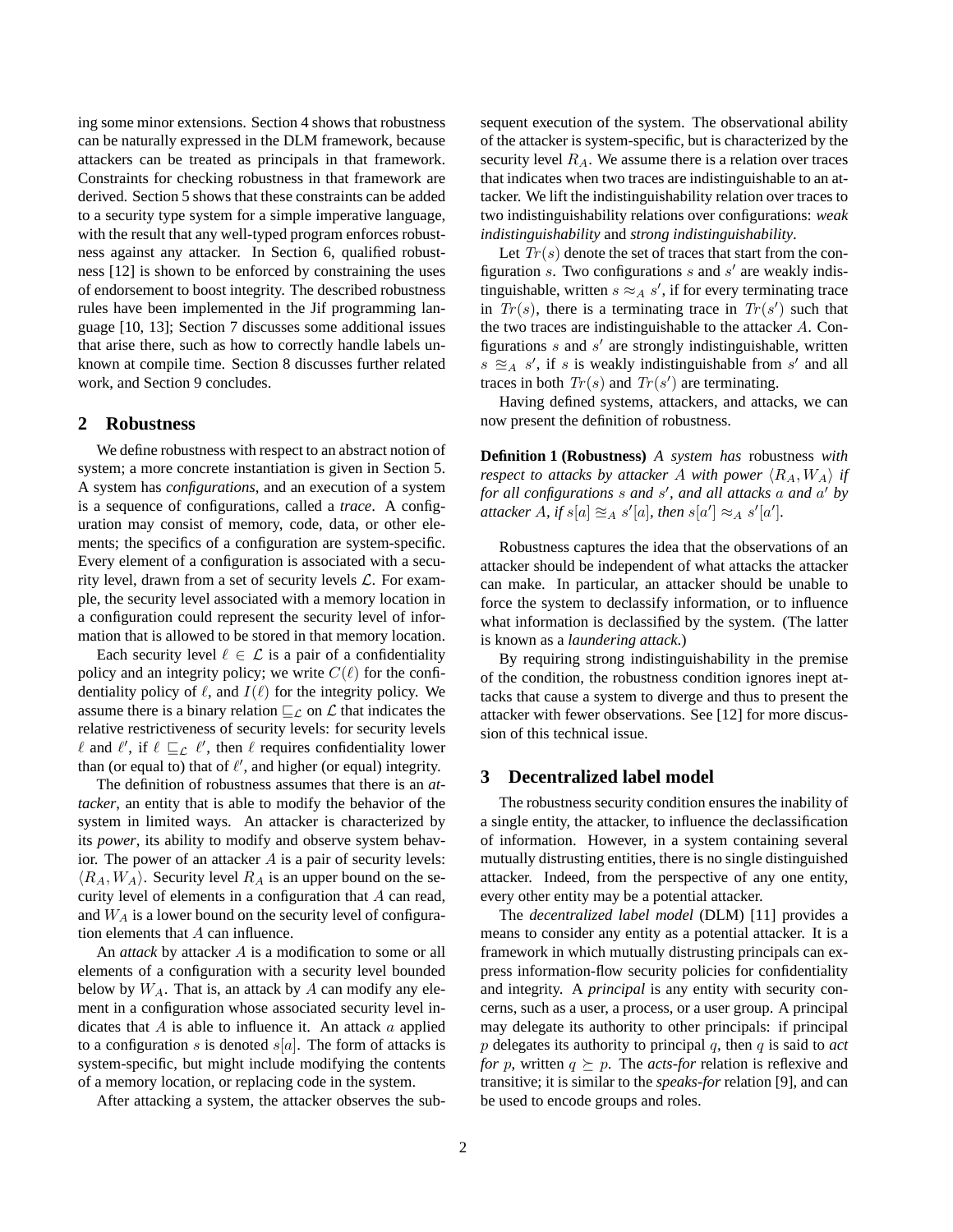Principals express their security concerns with *labels*. A label is a pair of a confidentiality policy and an integrity policy. Labels are associated with information, and a system that enforces labels ensures that the policies of a label are enforced on the appropriate information. Confidentiality policies are formed from conjunctions and disjunctions of *reader policies*, and integrity policies are formed from conjunctions and disjunctions of *writer policies*. Each reader policy and writer policy has an owning principal; a policy owned by a principal  $p$  is a statement of  $p$ 's beliefs or requirements about the security of information.

### **3.1 Confidentiality policies**

A *reader policy* allows the owner of the policy to specify which principals the owner permits to read a given piece of information. A reader policy is written  $o \rightarrow r_1, \ldots, r_n$ , where the principal  $o$  is the owner of the policy, and the principals  $r_1, \ldots, r_n$  are the specified readers. A reader policy  $o \rightarrow r_1, \ldots, r_n$  says that o permits a principal q to read information only if  $q$  can act for the owner of the policy or for any of the specified readers  $r_i$ . As a formal semantics for reader policies, we define the function readers $(p, c)$  to be the set of principals that principal  $p$  believes should be allowed to read information according to reader policy c:

$$
\begin{aligned}\n\text{readers}(p, o \to r_1, \dots, r_n) &\triangleq \{q \mid \text{if } o \succeq p \text{ then} \\
&\quad (q \succeq o \text{ or } \exists i \in 1..n. \ q \succeq r_i)\}\n\end{aligned}
$$

A principal  $p$  believes that a reader policy  $c$  should restrict the readers of information only if the owner of the policy can act for  $p$ . The parameterization on  $p$  is important in the presence of mutual distrust, because it allows the significance of the policy to be expressed for every principal independently. If principal  $o$  owns a policy that restricts the readers of information, it does not necessarily mean that another principal  $p$  also believes those restrictions should apply. Thus, if  $o$  does not act for  $p$ , then readers( $p, o \rightarrow r_1, \ldots, r_n$ ) is the set of all principals; in other words,  $p$  does not credit the policy with any significance. While this semantics is expressed differently, it is consistent with the original DLM semantics [11].

**Conjunction and disjunction.** Greater expressiveness can be achieved by taking conjunctions and disjunctions of reader policies. We define *confidentiality policies* to be the smallest set containing all reader policies and closed under the binary operators  $\sqcup$  and  $\sqcap$ . That is, if c and d are confidentiality policies, then both  $c \sqcap d$  and  $c \sqcup d$  are too.

The operator  $\sqcup$  is conjunction for confidentiality policies:  $c \sqcup d$  is the policy that enforces both c and d. The policy  $c \sqcup d$  permits a principal to read information only if both c and d allow it. Thus,  $c \sqcup d$  is at least as restrictive

as both c and d. The operator  $\Box$  is disjunction for confidentiality policies:  $c \sqcap d$  allows a principal to read information if either c or d allows it. Thus,  $c \sqcap d$  is no more restrictive than either  $c$  or  $d$ .

We extend readers $(p, c)$  for confidentiality policies. Since  $c \sqcup d$  enforces both c and d, the reader sets for c and d are intersected; for  $c \sqcap d$  the reader sets are combined.

$$
\text{readers}(p, c \sqcup d) \triangleq \text{readers}(p, c) \cap \text{readers}(p, d)
$$
\n
$$
\text{readers}(p, c \sqcap d) \triangleq \text{readers}(p, c) \cup \text{readers}(p, d)
$$

**Ordering confidentiality policies.** Using the readers $(\cdot, \cdot)$ function, we can define a "no more restrictive than" relation  $\mathbb{E}_C$  on confidentiality policies. For two confidentiality policies c and d, we have  $c \sqsubseteq_C d$  if and only if for all principals p, readers $(p, c) \supseteq$  readers $(p, d)$ . If  $c \sqsubseteq_C d$  then every principal  $p$  believes that  $c$  permits at least as many readers as  $d$ does. The confidentiality policy  $c$  is thus of lower (or equal) confidentiality than  $d$ , and so information labeled  $c$  can be used in at least as many places as information labeled d: policy  $c$  is no more restrictive than policy  $d$ .

The relation  $\mathcal{L}_C$  forms a pre-order over confidentiality policies, and the equivalence classes form a lattice. The operators  $\sqcup$  and  $\sqcap$  are the join and meet operators of this lattice. The least restrictive confidentiality policy is the reader policy  $\perp \rightarrow \perp$ , where  $\perp$  is a principal that all principals can act for, since all principals believe that information labeled  $\perp \rightarrow \perp$  is allowed to be read by any principal. The most restrictive expressible confidentiality policy is  $\top \rightarrow \top$ , where  $\top$  is a principal that can act for all principals; information labeled  $\top \rightarrow \top$  is allowed to be read only by principal  $\top$ .

Previous presentations of the DLM have considered only conjunctions of reader policies, resulting in a join semilattice structure. This work adds disjunctions of confidentiality policies, producing a lattice structure that is exploited in Sections 5 and 6, where the meet operation is used to express constraints that enforce robustness in the DLM.

### **3.2 Integrity policies**

Integrity and confidentiality are well-known duals, and we define integrity policies dually to confidentiality policies. The set of *integrity policies* is formed by closing *writer policies* under conjunction and disjunction.

A *writer policy*  $o \leftarrow w_1, \ldots, w_n$  allows the owner to specify which principals may have influenced ("written") the value of a given piece of information. The policy  $o \leftarrow w_1, \ldots, w_n$  means that according to the owner o, a principal  $q$  could have influenced the value of the information only if  $q$  can act for the owner  $o$  or one of the specified writers  $w_1, \ldots, w_n$ . Writer policies describe the integrity of information in terms of its provenance.

We define the function writers $(p, c)$  to be the set of principals that principal  $p$  believes may have influenced infor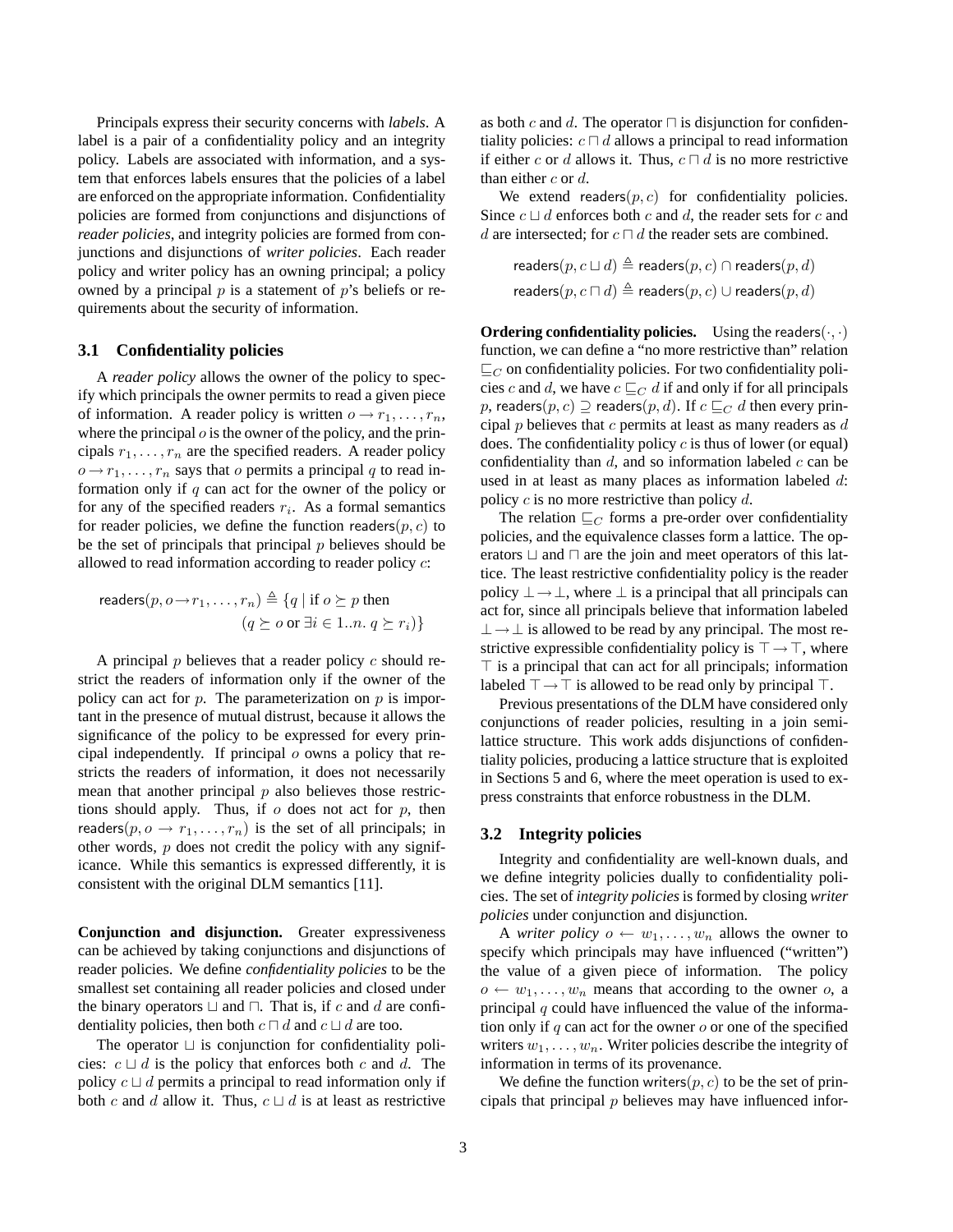mation according to writer policy c. Like reader policies, a principal p believes that writer policy  $o \leftarrow w_1, \ldots, w_n$  describes the writers of information only if  $\rho$  can act for  $p$ .

$$
\text{writers}(p, o \leftarrow w_1, \dots, w_n) \triangleq \{q \mid \text{if } o \succeq p \text{ then } \\
 (q \succeq o \text{ or } \exists i \in 1...n. q \succeq w_i) \}
$$

Dually to confidentiality policies, we denote disjunction for integrity policies with the operator  $\Box$ , and conjunction with  $\Box$ . The integrity policy  $c \Box d$  is the conjunction of  $c$  and  $d$ , meaning that a principal  $p$  could have influenced information labeled  $c \sqcap d$  only if both c and d agree that p could have influenced it. The writer sets for  $c$  and  $d$  are thus intersected to produce the writer set for  $c \sqcap d$ . The integrity policy  $c \sqcup d$  is the disjunction of c and d; the writer set for  $c \sqcup d$  is thus the union of the writer sets for c and d.

$$
\begin{aligned} &\text{writers}(p, c \sqcap d) \triangleq \text{writers}(p, c) \cap \text{writers}(p, d) \\ &\text{writers}(p, c \sqcup d) \triangleq \text{writers}(p, c) \cup \text{writers}(p, d) \end{aligned}
$$

The "no more restrictive than" relation  $\sqsubseteq_I$  on integrity policies is defined dually to the relation  $\sqsubseteq_C$ : for two integrity policies c and d, we have  $c \sqsubseteq_I d$  if and only if for all principals p, writers $(p, c) \subseteq$  writers $(p, d)$ . Intuitively, information with a smaller writer set has higher integrity than information with a larger writer set, since fewer principals may have influenced the value of the former; the higher the integrity of information, the fewer restrictions on where that information may be used.

The relation  $\sqsubseteq_I$  forms a pre-order over integrity policies, and the equivalence classes form a lattice, with join and meet operators  $\sqcup$  and  $\sqcap$  respectively. The most restrictive integrity policy is  $\bot \leftarrow \bot$ , since all principals believe that any principal may have influenced the information. The policy  $\top \leftarrow \top$  is the least restrictive expressible integrity policy, as all principals believe that only principal  $\top$  (who can act for all other principals) has influenced the information.

### **3.3 Labels**

A label is a pair of a confidentiality policy and an integrity policy. We write a label  $\{c; d\}$ , where c is a confidentiality policy, and  $d$  is an integrity policy. The confidentiality projection of  $\{c; d\}$ , written  $C(\{c; d\})$ , is c, and the integrity projection  $I({c; d})$  is d. We extend the readers $(\cdot, \cdot)$ and writers $(·, ·)$  functions appropriately:

$$
\text{readers}(p, \{c; d\}) \triangleq \text{readers}(p, c)
$$
\n
$$
\text{writers}(p, \{c; d\}) \triangleq \text{writers}(p, d)
$$

**Example.** Consider the following label.

$$
{\lbrace Alice \rightarrow Bob, Chuck \; ; \; \; \atop Alice \leftarrow Chuck \; \sqcup \; Bob \leftarrow Chuck, Dave \rbrace}
$$

The confidentiality policy of this label is a single reader policy, and the integrity policy is the disjunction of two writer policies. The reader policy is owned by Alice, and permits any principal that can act for Bob, Chuck, or Alice to read information. No other principal specifies a reader policy, so principals for whom Alice cannot act for allow all principals to read the information; principals that Alice can act for adhere to Alice's restrictions, and permit only principals that can act for Bob, Chuck, or Alice to read information. Of the two writer policies, one is owned by Alice and the other by Bob. Alice believes that only Chuck or Alice could have influenced the information, while Bob believes only principals that can act for any of Chuck, Dave, or Bob could have influenced the information. Principals that neither Alice nor Bob can act for implicitly believe that the information may have been influenced by any principal at all, and is thus completely untrustworthy. A principal that both Alice and Bob can act for believes that principals that can act for Alice, Bob, Chuck, or Dave may have influenced the information.

**Ordering labels.** We define the "no more restrictive than" relation  $\sqsubseteq$  on labels using the relations  $\sqsubseteq_C$  and  $\sqsubseteq_I$ . In particular,  $\{c; d\} \sqsubseteq \{c'; d'\}$  if and only if  $c \sqsubseteq_C c'$  and  $d \sqsubseteq_I d'$ . For labels  $L_1$  and  $L_2$ ,  $L_1 \sqsubseteq L_2$  holds if there are the same or more restrictions on uses of information labeled with  $L_2$ as there are on information labeled with  $L_1$ .

The relation  $\sqsubseteq$  forms a pre-order, whose equivalence classes form a lattice. We use  $\sqcup$  and  $\sqcap$  for the join and meet operations over this lattice,

$$
L_1 \sqcup L_2 \triangleq \{ C(L_1) \sqcup C(L_2) ; I(L_1) \sqcup I(L_2) \}
$$
  

$$
L_1 \sqcap L_2 \triangleq \{ C(L_1) \sqcap C(L_2) ; I(L_1) \sqcap I(L_2) \}
$$

For the rest of the paper, we assume the set of security levels  $\mathcal L$  is the set of decentralized labels, and the relation  $\sqsubseteq_{\mathcal{L}}$ , used in Section 2, is this relation  $\sqsubseteq$  on DLM labels.

### **4 Robustness in the DLM**

In the DLM, the security condition of robustness can be generalized to consider attacks launched by an arbitrary principal. To motivate this, we first present an example of a simple system with mutually distrusting principals. We then define *robustness against all attackers*, and derive label constraints that ensure a declassification is robust against all attackers.

### **4.1 Example**

Consider a simple Vickrey auction, shown in Figure 1. There are two bidders, Alice and Bob, abbreviated A and B respectively. There are ten consecutive auctions, indexed by the variable  $i$ , each auction for a different item. In each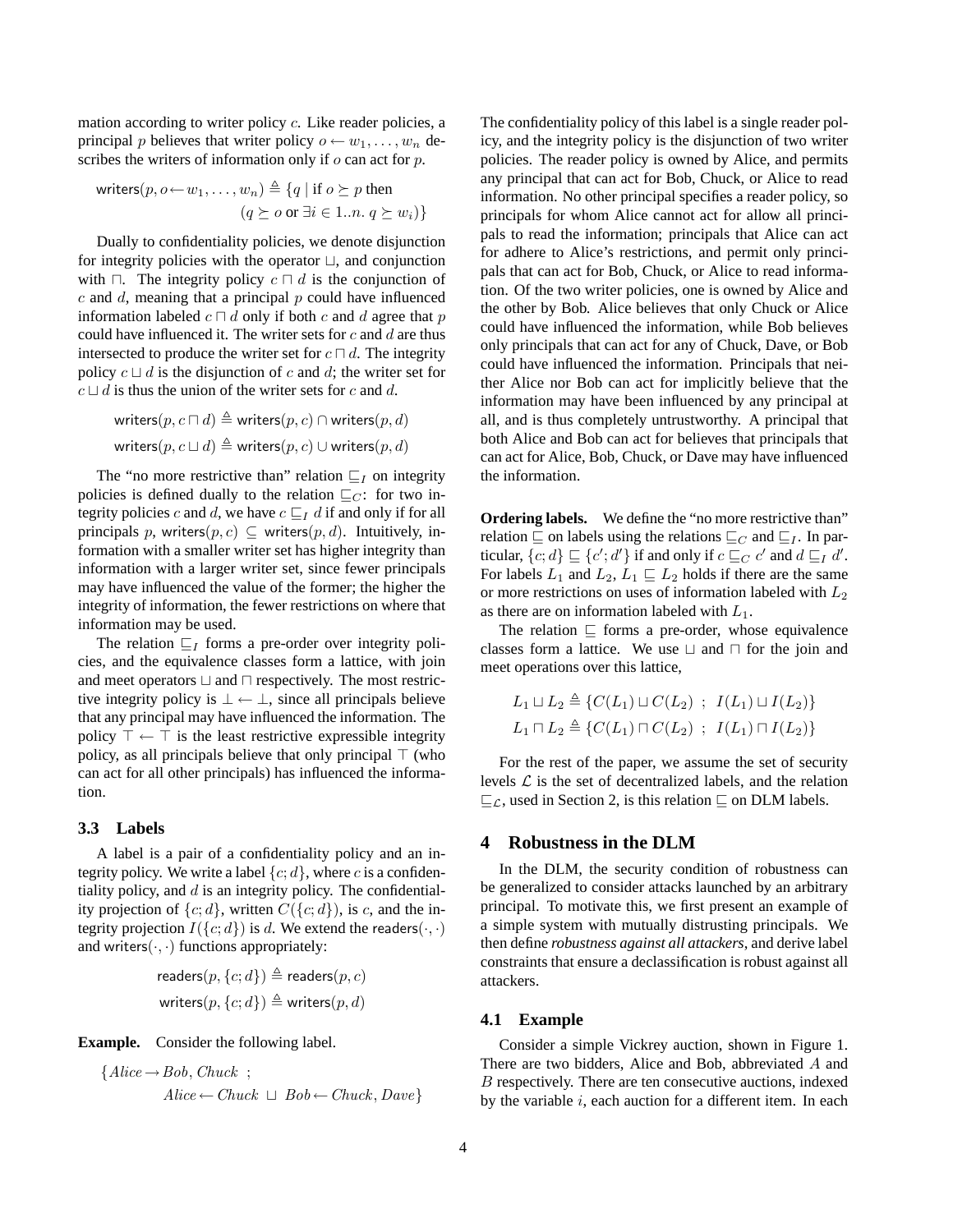```
int\{\perp \rightarrow \perp; A \leftarrow au \sqcap B \leftarrow au\} winner[10];
int{\{\bot\rightarrow\bot; A\leftarrow au\sqcap B\leftarrow au}} i;
for (i = 1..10) {
   int{A\rightarrow au; A\leftarrow au \sqcap B\leftarrow au} bidA = getAliceBid(i);int{B\rightarrow au; A\leftarrow au \sqcap B\leftarrow au} bidB = getBobBid(i);// end of auction i
   int\{\perp \rightarrow \perp; A \leftarrow au \sqcap B \leftarrow au\} openA =
               declassify(bidA, \{\bot \rightarrow \bot; A \leftarrow au \sqcap B \leftarrow au\};int\{\perp \rightarrow \perp; A \leftarrow au \sqcap B \leftarrow au\} openB =declassify(bidB, \{\bot \rightarrow \bot; A \leftarrow au \sqcap B \leftarrow au\};// compute winner
   winner[i] = computeWinner(openA, openB);// process payment of winning bid
    ...
}
```
### **Figure 1. Vickrey auction example.**

auction, both bidders submit a secret bid; after all bids for the ith auction have been submitted, the secret bids are declassified, and the winner computed. We model each bidder as a principal, and have an auctioneer principal au. We assume there are no *acts-for* relationships between these principals. Every variable in the program is annotated with a security label from the DLM, which is enforced on information stored in the variable.

Consider the auction program from Alice's perspective. In each auction, Alice submits a bid, stored in variable bidA, with the label  $\{A \rightarrow au; A \leftarrow au \sqcap B \leftarrow au\}$  enforced on it. Thus, Alice specifies that her bid should be readable only by the auctioneer, and both Alice and Bob are prepared to accept the bid as high integrity, influenced only by the auctioneer (due to his ability to control when the ith auction commences). After Bob has submitted his bid, Alice's bid is declassified to  $\{\bot \rightarrow \bot; A \leftarrow au \sqcap B \leftarrow au\}$ , allowing the bid to be read by all principals, and stored in openA.

Alice may be concerned with attempts by Bob to corrupt the auction. For example, could Bob corrupt the control flow so that Alice's bid is declassified before Bob has submitted his bid, permitting Bob to always win with the minimal winning bid? Or could Bob alter the value stored in bidA, and fool the system into releasing sensitive information of Alice's, such as her credit card number, or her bid for auction  $i + 1$ ?

Alice would like assurance that the program is robust against attacks by Bob. However, Bob also needs assurance that the program is robust against attacks by Alice. And both principals may be concerned with the auctioneer's ability to corrupt the auction. Even in this simple example there are several potential attackers, and it is necessary to reason about robustness against all possible attackers.

#### **4.2 Robustness against all attackers**

The power of an attacker  $A$  is defined by the pair of labels  $\langle R_A, W_A \rangle$ , which bounds the information that A can observe and influence. In the setting of Myers, Sabelfeld and Zdancewic [12], there is no *a priori* relationship between  $R_A$  and  $W_A$ , making it difficult to characterize an arbitrary attacker's power, and therefore difficult to prove robustness against all possible attackers.

However, in the DLM the power of an attacker A can be expressed in terms of the attacker's identity, because all entities are represented by principals. Moreover, we can express the power of an attacker as perceived by a particular principal: for principals p and q, the security levels  $R_{p\rightarrow q}$ and  $W_{p\leftarrow q}$  are bounds on the labels of information that p believes  $q$  can read and write:

**Definition 2** *The label*  $R_{p\rightarrow q}$  *is the least upper bound on labels of information that principal* p *believes principal* q *can read:*

$$
L \sqsubseteq R_{p \to q} \text{ if and only if } q \in \text{ readers}(p, L)
$$

*The label*  $W_{p \leftarrow q}$  *is the greatest lower bound on labels of information that principal* p *believes principal* q *can influence:*

$$
W_{p \leftarrow q} \sqsubseteq L
$$
 if and only if  $q \in \text{writes}(p, L)$ 

The labels  $R_{p\rightarrow q}$  and  $W_{p\leftarrow q}$  cannot be expressed as conjunctions and disjunctions of reader and writer policies. We can, however, characterize their reader and writer sets.

$$
\text{readers}(r, R_{p \to q}) \triangleq \{q' \mid q' \succeq q \text{ and } r \succeq p\}
$$
\n
$$
\text{writers}(r, R_{p \to q}) \triangleq \{q' \mid q' \text{ is a principal}\}
$$
\n
$$
\text{readers}(r, W_{p \leftarrow q}) \triangleq \{q' \mid q' \text{ is a principal}\}
$$
\n
$$
\text{writers}(r, W_{p \leftarrow q}) \triangleq \{q' \mid q' \succeq q \text{ and } p \succeq r\}
$$

We extend the labels of the DLM to include the labels  $R_{p\rightarrow q}$  and  $W_{p\leftarrow q}$  for all principals p and q. The definition of the label relation  $\sqsubseteq$  is extended in the obvious way, using the definitions for  $R_{p\rightarrow q}$  and  $W_{p\leftarrow q}$  given above. The key property, that  $\sqsubseteq$  forms a pre-order whose equivalence classes are a lattice, continues to hold.

Figure 2 depicts the points  $R_{p\rightarrow q}$  and  $W_{p\leftarrow q}$  in the product lattice of confidentiality and integrity. Their confidentiality and integrity levels divide the set of all labels into four subsets characterized by the power of the attacker to either read or write information with those labels.

Having precisely described an arbitrary attacker's power, we can now define robustness against all attackers.

**Definition 3 (Robustness against all attackers)** *A system has* robustness against all attackers *if for all principals* p *and* q*, the system has robustness with respect to attacker* q *with power*  $\langle R_{p\rightarrow q}, W_{p\leftarrow q} \rangle$ *.*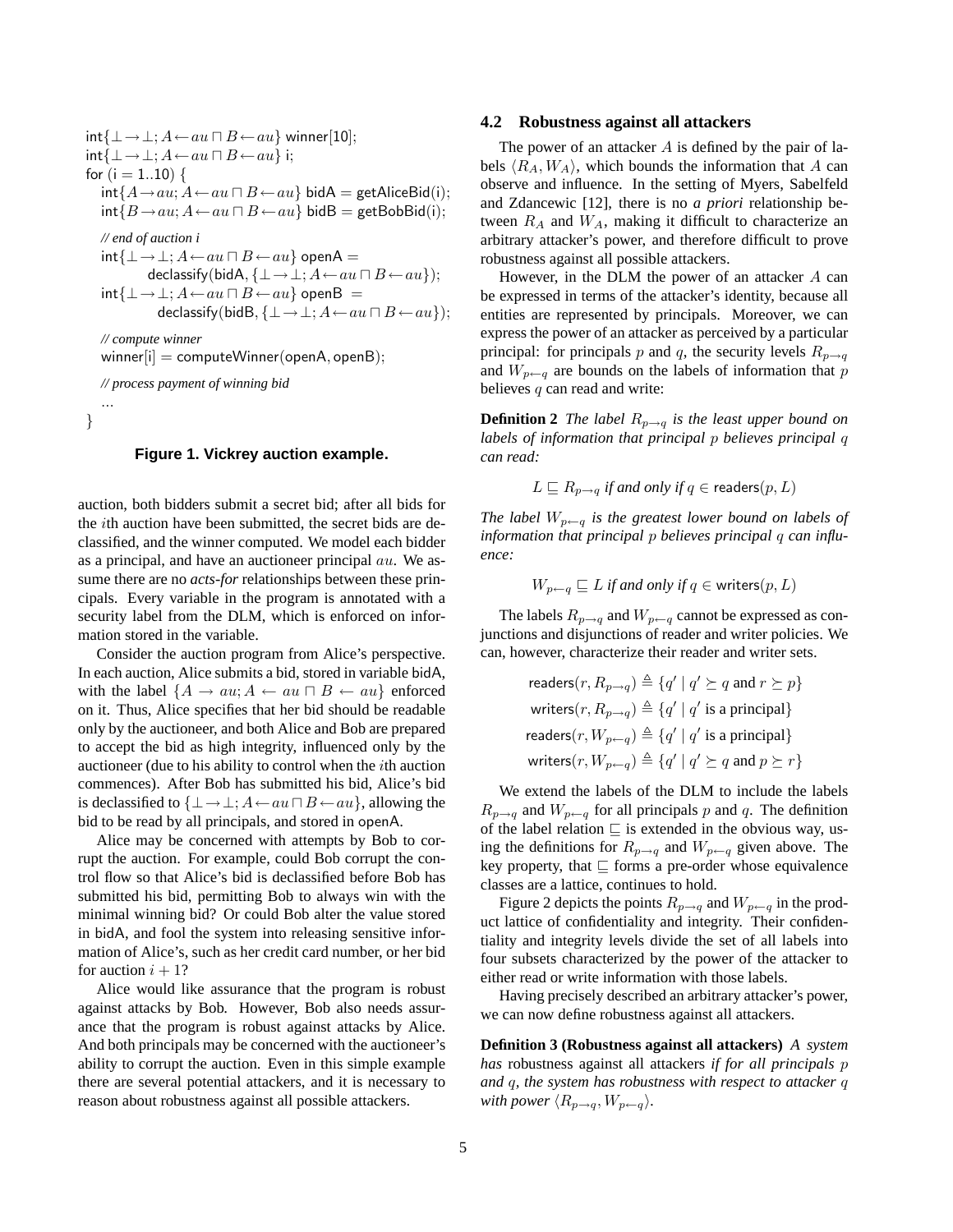

**Figure 2. Robust declassification in a confidentiality–integrity product lattice.**

If a system is robust against all attackers, then every principal  $p$  believes that the system is robust against attacks by any principal q.

#### **4.3 Constraints for checking robustness**

As will be seen in Section 5, the key to enforcing robustness is to ensure that if a declassification reveals information to attacker  $A$ , then  $A$  is unable to influence either the decision to declassify or the data to be declassified. This requirement has a very natural expression in the DLM.

Suppose  $L_{from}$  is the label of the information to be declassified,  $L_{to}$  is the label of the declassified information, and pc is the *program counter label*, an upper bound on the labels of information contributing to the decision to declassify. If, from the perspective of a principal  $p$ , the declassification reveals information to a principal  $q$ , then  $q \in \text{readers}(p, L_{to})$  – readers $(p, L_{from})$ ; if this is the case, then we require that  $q$  cannot influence either the decision to declassify (q  $\notin$  writers(p, pc)), or the data to be declassified  $(q \notin \text{writes}(p, L_{from}))$ .

Figure 2 shows part of this requirement graphically: if the declassification from  $L_{from}$  to  $L_{to}$  crosses the line defined by  $R_{p\rightarrow q}$  (i.e.,  $q \in \text{ readers}(p, L_{to})$  – readers( $p, L_{from}$ )) then  $L_{from}$  should not be above the line defined by  $W_{p\leftarrow q}$  (i.e.,  $q \notin \text{writes}(p, L_{from})$ ).

Since we would like this requirement to hold from every principal's perspective, and for all principals that the declassification may reveal information to, the following statement should hold at every declassification:

$$
\forall p. \ \forall q \in readers(p, L_{to}). \ q \in readers(p, L_{from}) \ \text{or}
$$
\n
$$
(q \notin writers(p, pc) \text{ and } q \notin writers(p, L_{from}))
$$
\n(1)

Unfortunately, it is difficult to prove directly that this statement is true: membership of the sets writers $(p, pc)$  and writers( $p, L_{from}$ ) depends upon the *acts-for* relation  $\succeq$ , and we may have only partial knowledge of the *acts-for* relation that will be in effect at run time [2]. Demonstrating that a principal q is not a member of writers $(p, pc)$  or writers( $p, L_{from}$ ) is impossible.

However, the following two label constraints suffice to entail condition (1).

$$
L_{from} \sqsubseteq L_{to} \sqcup \text{writersToReaders}(pc) \tag{2}
$$

$$
L_{from} \sqsubseteq L_{to} \sqcup \text{writesToReaders}(L_{from}) \tag{3}
$$

These label constraints can be verified syntactically, with only partial knowledge of the *acts-for* relation [11]. The label constraints make use of operator writersToReaders $(L)$ , which converts the writers of label  $L$  into readers of label writers $ToReaders(L)$ .

$$
\begin{aligned} \text{writersToReaders}(L) &\triangleq \{\textsf{wtr}(I(L)); \top \leftarrow \top\} \\ \textsf{wtr}(c \sqcup d) &\triangleq \textsf{wtr}(c) \sqcap \textsf{wtr}(d) \\ \textsf{wtr}(c \sqcap d) &\triangleq \textsf{wtr}(c) \sqcup \textsf{wtr}(d) \\ \textsf{wtr}(o \leftarrow w_1, \dots, w_n) &\triangleq o \rightarrow w_1, \dots, w_n \end{aligned}
$$

We do not define writersToReaders $(\cdot)$  for the labels  $R_{p\rightarrow q}$  or  $W_{p\leftarrow q}$ . Although suitable definitions could be given, we ensure that  $R_{p\rightarrow q}$  and  $W_{p\leftarrow q}$  never appear in label constraints (2) or (3).

The key property of writersToReaders $(\cdot)$  is that if principal p believes q is a writer of label L, then p believes q is a reader of writersToReaders $(L)$ :

**Property 1** *For all labels* L*, and all principals p and q, if*  $q \in$  writers $(p, L)$ *, then*  $q \in$ readers(p,writersToReaders(L))*.*

**Proof:** By induction on the structure of the integrity policy  $I(L)$ , exploiting the duality between confidentiality and integrity policies.

The following lemma shows that if constraints (2) and (3) hold, then condition (1) holds; that is, every principal p believes that if the declassification reveals information to principal  $q$ , then  $q$  could not have influenced the decision to declassify or the information to be declassified.

**Lemma 1** *If*  $L_{from} \subseteq L_{to} \cup$  writersToReaders(pc) *and*  $L_{from} \subseteq L_{to} \cup$  writersToReaders( $L_{from}$ ) *then*  $\forall p. \forall q \in \text{readers}(p, L_{to}).$   $q \in \text{readers}(p, L_{from})$  *or*  $(q \notin$ writers( $p, pc$ ) *and*  $q \notin \text{writes}(p, L_{from})$ ).

**Proof:** Assume  $L_{from} \sqsubseteq L_{to} \sqcup$  writersToReaders(pc) and  $L_{from} \sqsubseteq L_{to} \sqcup$  writersToReaders( $L_{from}$ ). Let p be a principal, and let  $q \in \text{readers}(p, L_{to})$ . If  $q \in \text{readers}(p, L_{from})$ then we are done. Suppose  $q \notin \text{readers}(p, L_{from})$ . From the definition of  $\subseteq$ , we have readers $(p, L_{from}) \supseteq$ readers $(p, L_{to}) \cap$  readers $(p,$  writersToReaders $(pc)$ ). If  $q \in$  writers $(p, pc)$  then by Property 1 we have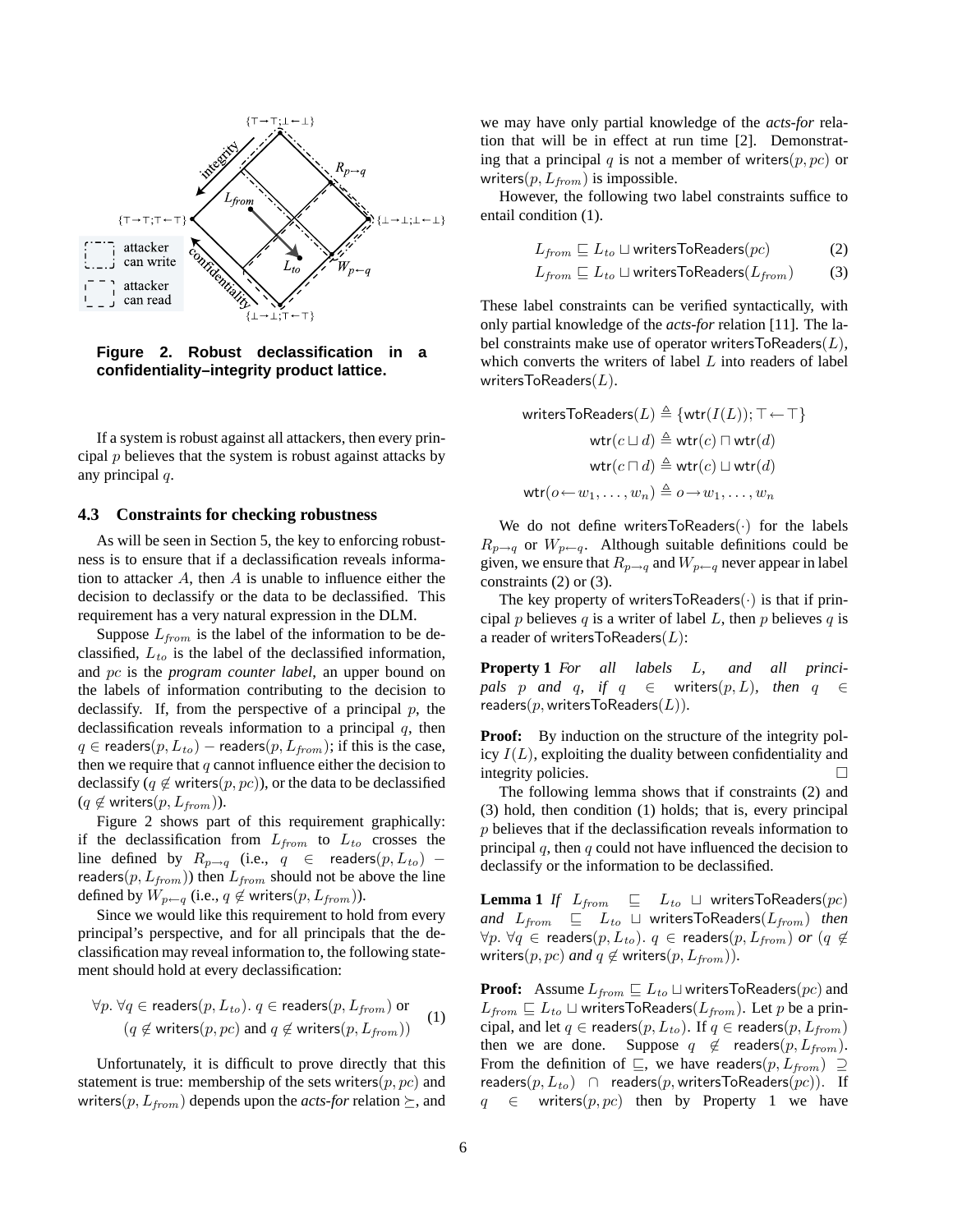$e ::= val \mid v \mid e_1$  op  $e_2 \mid$  declassify $(e, \ell)$  $c ::=$ skip  $|v := e | c_1; c_2 |$  if e then  $c_1$  else  $c_2$   $|$  while e do  $c$ 

# **Figure 3. Language grammar**

 $q \in$  readers(p, writersToReaders(pc)). But then  $q \in$ readers( $p, L_{to}$ ) ∩ readers( $p$ , writersToReaders( $pc$ )), and so we have  $q \in \text{readers}(p, L_{from})$ , a contradiction. So  $q \notin$  writers(p, pc). By a similar argument,  $q \notin$ writers $(p, L_{from})$ .

Consider the declassification of Alice's bid in the auction example of Section 4.1. The label of Alice's bid is  $\{A \rightarrow$  $au; A \leftarrow au \sqcap B \leftarrow au$ , and it is declassified to the label  $\{\perp \rightarrow \perp; A \leftarrow au \sqcap B \leftarrow au\}.$  The program counter at the declassification depends only on the variable i, so the pc label is  $\{\perp \to \perp : A \leftarrow au \sqcap B \leftarrow au\}$ . Instantiating label constraints (2) and (3) for these labels results in the following constraint:

$$
\{A \rightarrow au; A \leftarrow au \sqcap B \leftarrow au\}
$$
  
\n
$$
\sqsubseteq \{\bot \rightarrow \bot \sqcup A \rightarrow au \sqcup B \rightarrow au; A \leftarrow au \sqcap B \leftarrow au\}
$$

The integrity policies of both of these labels are identical, and the reader policy of the left hand side  $(A \rightarrow au)$  is contained in a join on the right hand side, so the constraint is satisfied. This implies that every principal believes that any principal who gains the ability to read Alice's bid is unable to influence either the value declassified or the decision to declassify that value. Thus, Alice believes that if the auctioneer is trusted, the declassification will never reveal anything other than Alice's bid, and it will not occur other than at the appropriate time.

### **5 Enforcing robustness**

In this section, we consider enforcing robustness against all attackers in the setting of a simple imperative language. After introducing the language, we refine the definitions of robustness and robustness against all attackers, and present a type system for enforcing robustness against all attackers.

The language grammar is presented in Figure 3; it is identical to that of Myers, Sabelfeld and Zdancewic [12]. The language and its semantics are standard, with the exception of the explicit declassification operator, declassify( $e, \ell$ ), which declassifies expression e to security level  $\ell$ , and is operationally equivalent to the expression  $e$ . The language includes literal values  $val \in Val$ , and variables  $v \in Var$ . A variable context  $\Gamma : Var \to \mathcal{L}$  maps each variable to a security level that is an upper bound (with respect to  $\subseteq_{\mathcal{L}}$ ) on the security level of information that can be stored in the variable. The range of  $\Gamma$  is restricted to labels of pairs of confidentiality and integrity policies— $R_{p\rightarrow q}$  and

 $W_{p\leftarrow q}$  are not permitted as security levels of variables. The function  $Vars(e)$  returns the set of variables that occur in the expression e.

This language captures the key aspects of languagebased declassification, while being simple enough to permit straightforward proofs. In Section 7 we apply the type system to Jif, a more complex and practical language.

### **5.1 Defining robustness**

In order to give a meaningful definition of robustness (and robustness against all attackers) in this language-based setting, we must first define what attacks can be made by an attacker A with power  $\langle R_A, W_A \rangle$ . Following Myers, Sabelfeld and Zdancewic, we define an attack by A to be a command a that will be inserted into a program. The attack a is not arbitrary code, but is restricted to a subset of the language, to model "fair" attacks. The allowed attacks are defined by the following grammar, where variable  $v$  can be read or updated only if the security label  $\Gamma(v)$  permits these accesses by the attacker.

 $a ::=$  skip  $|v := e | a_1; a_2 |$  if  $e$  then  $a_1$  else  $a_2 |$  while  $e$  do  $a$ 

The allowed attacks do not include declassifications, because if the attacker can declassify confidential information directly, the game is already over.

Attacks may be inserted into the program at points where the attacker is able to influence the execution of code. For example, in a distributed system, the attacker may be able to insert attacks on a server that is under the attacker's control. Myers, Sabelfeld and Zdancewic assume that program points at which an attacker may insert attacks are explicitly marked by *code holes* ( $\bullet$ ). There may be multiple holes in a command, represented as a vector of holes  $\vec{\bullet}$ ; the holes in a program  $c[\vec{\bullet}]$  will be replaced with a vector of attacks  $\vec{a}$  to obtain a complete (hole-free) program, written  $c[\vec{a}]$ . The grammar of commands with holes  $c[\vec{\bullet}]$  extends the command grammar from Figure 3:

$$
c[\vec{\bullet}] ::= \dots |[\bullet]
$$

We can now refine Definition 1, the definition of robustness, for this language-based setting. A configuration is a pair  $\langle M, c \rangle$  of memory M and command c. A memory is a function from *Vars* to *Val*. Configurations  $\langle M, c \rangle$ and  $\langle M', c' \rangle$  are indistinguishable to A (written  $\langle M, c \rangle =_A$  $\langle M', c' \rangle$ ) if for all variables  $v \in Var$ , if  $\Gamma(v) \sqsubseteq_{\mathcal{L}} R_A$  then  $M(v) = M'(v)$ . Traces are indistinguishable to A if the sequence of configurations are equivalent (according to  $=_A$ ) up to stuttering. The definition of trace indistinguishability is enough to define weak indistinguishability ( $\approx_A$ ) and strong indistinguishability ( $\approx_A$ ).

**Definition 4 (Robustness)** *Command*  $c[\vec{\bullet}]$  *has* robustness *with respect to attacks by attacker A with power*  $\langle R_A, W_A \rangle$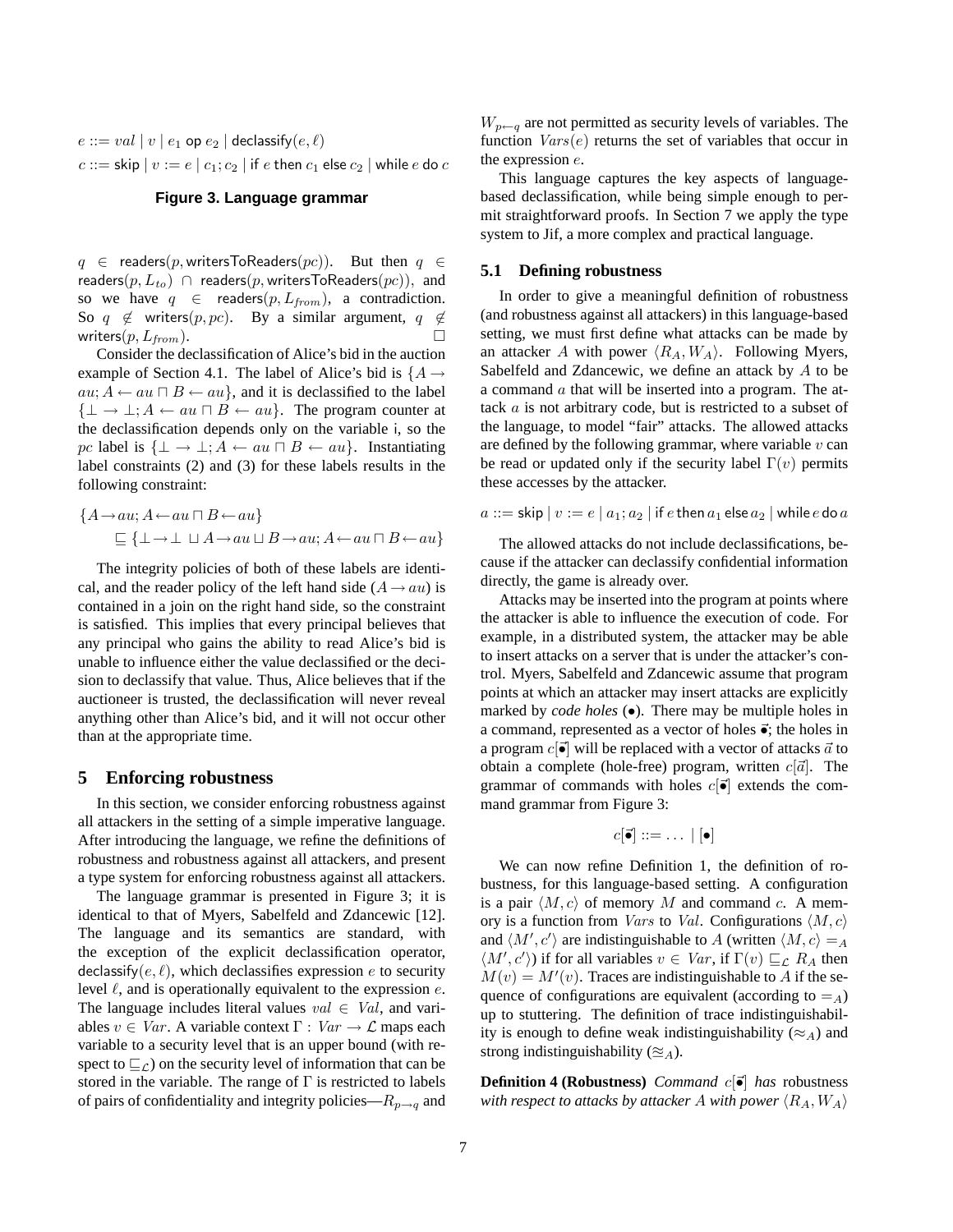*if for all memories*  $M_1$  *and*  $M_2$ *, and all attacks*  $\vec{a}$  *and*  $\vec{a'}$  by attacker A, if  $\langle M_1, c[\vec{a}] \rangle \cong_A \langle M_2, c[\vec{a}] \rangle$ , then  $\langle M_1, c[\vec{a'}]\rangle \approx_A \langle M_2, c[\vec{a'}]\rangle.$ 

This refinement of robustness assumes that the code holes where an attacker may insert code are explicitly given; however, in general, the location of code holes depends upon which attacker we are considering. Since we are concerned with the possibility of many attackers, we need to reason about the security of code into which different attackers may insert code at different locations.

To indicate where code holes may be inserted for a given attacker A, we assume the existence of a *hole insertion relation*  $\triangleleft_A$ . Let  $c \triangleleft_A d[\vec{\bullet}]$  denote that the command with holes  $d\vec{[} \cdot \vec{[} \cdot \vec{[} \cdot \vec{[} \cdot \vec{[} \cdot \vec{[} \cdot \vec{[} \cdot \vec{[} \cdot \vec{[} \cdot \vec{[} \cdot \vec{[} \cdot \vec{[} \cdot \vec{[} \cdot \vec{[} \cdot \vec{[} \cdot \vec{[} \cdot \vec{[} \cdot \vec{[} \cdot \vec{[} \cdot \vec{[} \cdot \vec{[} \cdot \vec{[} \cdot \vec{[} \cdot \vec{[} \cdot \vec{[} \cdot \vec{[} \cdot \vec{[} \cdot \vec{[} \cdot \vec{[} \cdot \vec{[} \cdot \vec{$ mand  $c$  at program points where attacker  $A$  is able to insert code. The actual form of the hole-insertion relation depends on the system. For example, in the context of automatic program partitioning [20] (in which a program is automatically partitioned into code segments executed on different servers), an attacker may be able to insert code into any segment that is placed on a server controlled by the attacker.

For the purposes of this paper, we require only that the hole insertion relation  $\triangleleft_A$  does not allow holes to be inserted into high-confidentiality contexts. That is, an attacker may not insert code at a program point whose execution depends upon information with a security level not bounded above by  $R_A$ . In the context of automatic program partitioning, program points in a high-confidentiality context correspond to code segments whose very execution would insecurely reveal sensitive information to the attacker; such code segments are never placed on a server where the attacker could insert attacks. More formally, we define the property of *safe hole insertion* as follows.

**Definition 5 (Safe hole insertion)** *A hole insertion relation*  $\triangleleft_A$  *is* safe *if whenever*  $c \triangleleft_A d[\vec{\bullet}]$ *, then for all holes in d* $\begin{bmatrix} \vec{\bullet} \end{bmatrix}$ *, if the hole is a subcommand of a command* if e then  $c_1$  else  $c_2$  *or a subcommand of a command* while e do  $c_1$ *, then for all variables*  $v \in \text{Vars}(e)$ *, we have*  $\Gamma(v) \sqsubseteq R_A$ .

We can now refine Definition 3, the definition of robustness against all attackers, for the specific language-based setting presented here.

#### **Definition 6 (Robustness against all attackers)**

*Command* c *has* robustness against all attackers *if for all principals* p *and* q, *and all commands with holes*  $d\vec{\bullet}$ *such that*  $c \leq_a d[\vec{\bullet}]$ *, command*  $d[\vec{\bullet}]$  *has robustness with respect to attacker q with power*  $\langle R_{p\rightarrow q}, W_{p\leftarrow q} \rangle$ *.* 

### **5.2 Enforcing robustness**

Myers, Sabelfeld and Zdancewic present a type system (referred to, for brevity, as the MSZ type system) that is parameterized on a single attacker A and enforces robustness against attacks by A. However, due to the number of possible attackers, it is infeasible to show directly that a program is well-typed in their type system instantiated on each and every possible attacker A. Instead, we ensure that a program that is well-typed in our type system is also well-typed with respect to the MSZ type system instantiated on any possible attacker. This implies that our type system enforces robustness against all attackers.

Figure 4 presents the MSZ type system, adapted slightly for our purposes. The judgment  $\Gamma$ ,  $pc \vdash_A c$  indicates that command  $c$  is well typed under variable context  $\Gamma$  and program counter label pc; the judgment  $\Gamma \vdash_A e : \ell$  indicates that the expression e is well typed under variable context  $\Gamma$ , and  $\ell$  is an upper bound on the security level of the information that e depends upon. The attacker A appears in the typing rules for  $v :=$  declassify $(e, \ell)$  and command holes [•]. All other typing rules are standard for an imperative security-typed language.

The key idea of enforcing robustness is to ensure that if a declassification may reveal information to an attacker A, then both the data to be declassified and the decision to declassify information cannot have been influenced by A. The typing rule for declassification is where this restriction is enforced: the constraints  $W_A \not\sqsubseteq_{\mathcal{L}} pc$  and  $W_A \not\sqsubseteq_{\mathcal{L}} \ell'$ ensure that both the decision to declassify and the information to be declassified are high-integrity with respect to the attacker's power.

We have adapted the MSZ type system by using two different typing rules for declassifications. The first is for declassifications that reveal information to the attacker  $A$ ; that is, information is declassified from security level  $\ell'$  (where A cannot read information) to security level  $\ell$  (where A can read information). The second rule is for declassifications that do not reveal information to attacker A, either because the attacker could already read information at level  $\ell'$ , or because after declassification the attacker is still unable to read the information at its new level  $\ell$ . Only the first rule needs to enforce the robustness conditions; the MSZ type system did not contain the second rule, requiring suitably high integrity for all declassifications, even if they do not reveal information to the attacker. We modify their declassification typing rule in anticipation of enforcing robustness against all attackers.

The rule for command holes restricts holes from occurring in high-confidentiality contexts, which ensures that an attacker is unable to observe sensitive information through implicit flows [6].

**Theorem 1** *If*  $\Gamma$ ,  $pc \vdash_A c$  *then command c has robustness with respect to attacker* A*.*

**Proof:** Similar to Myers, Sabelfeld and Zdancewic's, adapted for the modified declassification typing rules.  $\Box$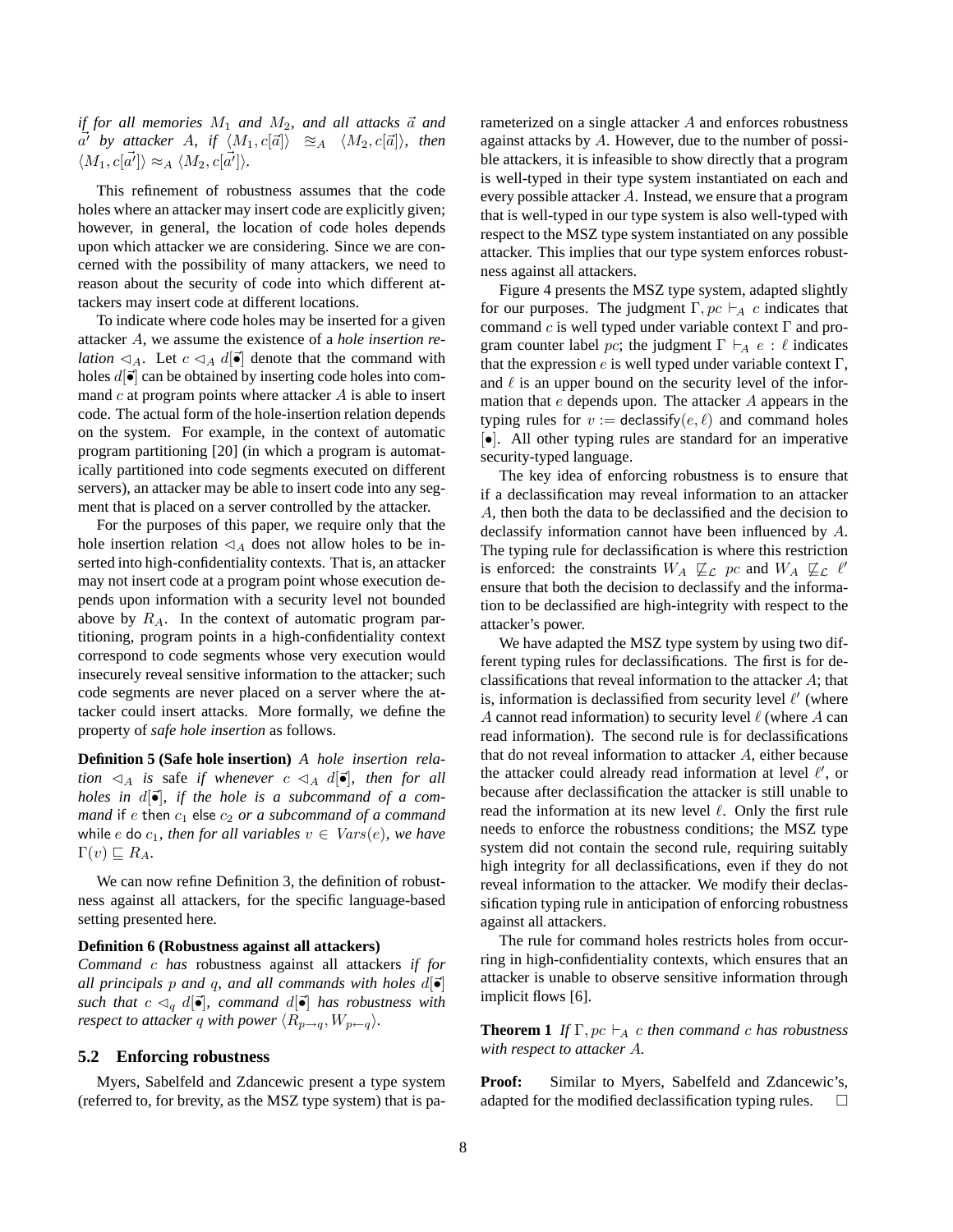$$
\begin{array}{ccccccccc}\n & & & & & & \Gamma\vdash_A e:\ell & & & \Gamma\vdash_A e:\ell & & & \Gamma\vdash_A e:\ell \\
\hline\n\Gamma\vdash_A val:\ell & & \Gamma\vdash_A e:\ell & & \Gamma\vdash_A e':\ell & & \ell\sqsubseteq_{\mathcal{L}}\ell' & & & \ell\sqcup pc\sqsubseteq_{\mathcal{L}}\Gamma(v) \\
\Gamma\vdash_A val:\ell & & \Gamma\vdash_A e:\ell & & \Gamma\vdash_A e:\ell' & & \Gamma\vdash_B e:\ell & & \Gamma\vdash_B e\sqsubseteq_{\mathcal{L}}\Gamma(v) \\
\Gamma\vdash_A e:\ell & & \Gamma\vdash_A e:\ell & & \Gamma\vdash_B e\vdash_A e \\
\hline\n\Gamma, pc\vdash_A c_1 & & & \Gamma\vdash_A e:\ell & & \Gamma\vdash_B e\vdash_A e \\
\hline\n\Gamma, pc\vdash_A c_1; c_2 & & \Gamma, pc\vdash_A i\vdash e\text{ then } c_1\text{ else } c_2 & & \Gamma, pc\vdash_A w\text{ hile }e\text{ do }c & & \Gamma, pc\vdash_A e \\
\hline\n\Gamma\vdash_A e:\ell' & & \ell\sqcup pc\sqsubseteq_{\mathcal{L}}\Gamma(v) & I(\ell')\sqsubseteq_{\mathcal{L}}I(\ell) & & \Gamma\vdash_A e:\ell' & \ell\sqcup pc\sqsubseteq_{\mathcal{L}}\Gamma(v) & I(\ell')\sqsubseteq_{\mathcal{L}}I(\ell) \\
\hline\n& & & \ell\sqsubseteq_{\mathcal{L}}R_A & \ell'\nsubseteq_{\mathcal{L}}R_A & W_A \not\models_{\mathcal{L}}pc & W_A \not\models_{\mathcal{L}}\ell' & & \ell\varsubseteq_{\mathcal{L}}R_A \text{ or } \ell'\sqsubseteq_{\mathcal{L}}R_A \\
\hline\n& & & \Gamma, pc\vdash_A v:=\text{declassify}(e,\ell) & & \Gamma\vdash_{\mathcal{P}}e\vdash_{\mathcal{P}}v:=\text{declassify}(e,\ell)\n\end{array}
$$

**Figure 4. Typing rules for**  $\Gamma \vdash_A e : \ell$  and  $\Gamma, pc \vdash_A c$ 

 $\Gamma \vdash e : \ell'$  $\ell \sqcup pc \sqsubseteq \Gamma(v)$  $\ell' \sqsubseteq \ell \sqcup$  writersToReaders $(pc)$  $\ell' \sqsubseteq \ell \sqcup \text{writersToReaders}(\ell')$  $\Gamma, pc \vdash v := \mathsf{declassify}(e, \ell)$ 

**Figure 5. Declassification rule for** Γ,  $pc \vdash c$ 

To enforce robustness against all attackers, we derive a type system using constraints (2) and (3) given in Section 4.3. This type system ensures that for all principals  $p$  and  $q$ , a well-typed program is robust against attacks by q with power  $\langle R_{p\rightarrow q}, W_{p\leftarrow q} \rangle$ . We prove this by showing that a well-typed program is also well-typed in the MSZ type system instantiated on the attacker  $q$  with power  $\langle R_{p\rightarrow q}, W_{p\leftarrow q}\rangle.$ 

The new typing judgments are  $\Gamma, pc \vdash c$  (command c is well typed under variable context Γ and program counter label pc) and  $\Gamma \vdash e : \ell$  (expression e is well typed under variable context  $\Gamma$ , and  $\ell$  is an upper bound on the security level of the information that e depends upon). All inference rules for  $\Gamma \vdash_A e : \ell$  are also inference rules for  $\Gamma \vdash e : \ell$ . All inference rules for  $\Gamma, pc \vdash_A c$  are also inference rules for  $\Gamma$ ,  $pc \vdash c$ , with the exception of the rules for declassification and command holes. There is no need for a rule for command holes, as we are only concerned with complete programs; holes are introduced through hole insertion relations  $\triangleleft_A$ . The new declassification rule, which replaces both previous declassification rules, is shown in Figure 5. The inference rules for the new typing judgments contain no negated label ordering relations  $(\nabla)$ , which is consistent with having only partial knowledge of the *acts-for* relation in effect at run time.

**Theorem 2** *If*  $\Gamma, pc \vdash c$  *then command c has robustness against all attackers.*

**Proof:** Let  $\Gamma, pc \vdash c$ , let p and q be principals, and let  $d[\vec{\bullet}]$  be a command with holes such that  $c \triangleleft_{q} d[\vec{\bullet}]$ . We show that  $\Gamma, pc \vdash_A d[\vec{\bullet}]$ , where  $A = q$ , and thus by Theorem 1,  $d\vec{[} \cdot \vec{[} \cdot \vec{[} \cdot \vec{[} \cdot \vec{[} \cdot \vec{[} \cdot \vec{[} \cdot \vec{[} \cdot \vec{[} \cdot \vec{[} \cdot \vec{[} \cdot \vec{[} \cdot \vec{[} \cdot \vec{[} \cdot \vec{[} \cdot \vec{[} \cdot \vec{[} \cdot \vec{[} \cdot \vec{[} \cdot \vec{[} \cdot \vec{[} \cdot \vec{[} \cdot \vec{[} \cdot \vec{[} \cdot \vec{[} \cdot \vec{[} \cdot \vec{[} \cdot \vec{[} \cdot \vec{[} \cdot \vec{[} \cdot \vec{[} \cdot \vec$   $\langle R_{p\rightarrow q}, W_{p\leftarrow q}\rangle.$ 

We first show  $\Gamma$ ,  $pc \vdash_A c$ , by induction on  $\Gamma$ ,  $pc \vdash c$ . The only interesting case is for declassification. If the declassification doesn't reveal information to A (i.e., either  $\ell \not\sqsubseteq_C R_A$ or  $\ell' \sqsubseteq_{\mathcal{L}} R_A$ , then the declassification type-checks with the second declassification rule. If it does reveal information to A, then by definition of  $R_{p\rightarrow q}$  and  $W_{p\leftarrow q}$  and Lemma 1 we have  $W_{p \leftarrow q} \not\sqsubseteq pc$  and  $W_{p \leftarrow q} \not\sqsubseteq \ell'$  as required.

Given that  $\Gamma, pc \vdash_A c$  and  $c \lhd_q d[\vec{\bullet}]$ , we can use the hole safety of  $\lhd_q$  to show that  $\Gamma, pc \vdash_A d[\vec{\bullet}]$ , since code holes can only be introduced in low-confidentiality contexts, and thus any hole type-checks.

# **6 Qualified robustness**

Robustness is concerned with systems in which the confidentiality of information can be downgraded. In some systems, it is also necessary to downgrade the integrity of information, also called *endorsement* of information. For instance, in the auction example of Section 4.1, Alice submits a bid via the function getAliceBid(), which returns a value with integrity  $A \leftarrow au \sqcap B \leftarrow au$ . Clearly Alice influences the value of the bid, yet Bob is prepared to treat the information as high integrity, since the actual value of Alice's bid is unimportant for the security properties of the auction. An endorsement is thus required in the implementation of the function getAliceBid().

Robustness does not hold when a system endorses data that is subsequently used to determine what information is declassified. For example, consider a system where a user pays a fee and then chooses one of two files to download. The system is prepared to endorse the user's choice, to treat is as high-integrity data, since the system is prepared to allow either file to be downloaded. However, the user's choice controls which file is declassified for download, violating robustness with respect to attacks by the user.

Myers, Sabelfeld and Zdancewic define a weaker security condition that may hold in the presence of endorsement: *qualified robustness* [12]. Qualified robustness allows an attacker limited ability to influence what information is de-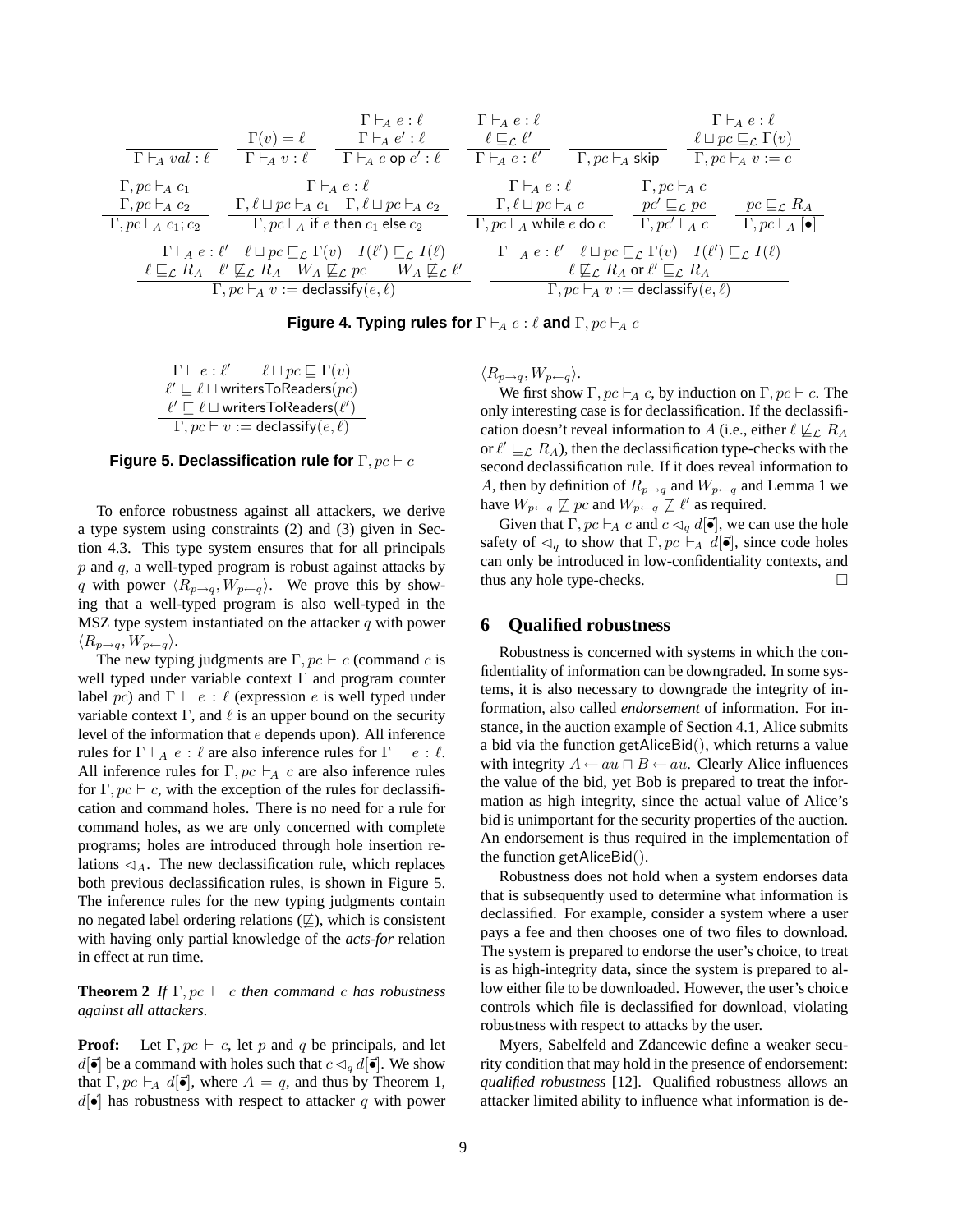$$
\ell \sqcup pc \sqsubseteq_{\mathcal{L}} \Gamma(v) \qquad C(\ell') \sqsubseteq_{\mathcal{L}} C(\ell)
$$
\n
$$
\frac{\Gamma \vdash_A e : \ell' \quad W_A \not\sqsubseteq_{\mathcal{L}} \ell \quad W_A \sqsubseteq_{\mathcal{L}} \ell' \quad W_A \not\sqsubseteq_{\mathcal{L}} pc}{\Gamma, pc \vdash_A v := \mathsf{endorse}(e, \ell)}
$$
\n
$$
\ell \sqcup pc \sqsubseteq_{\mathcal{L}} \Gamma(v) \qquad C(\ell') \sqsubseteq_{\mathcal{L}} C(\ell)
$$
\n
$$
\frac{\Gamma \vdash_A e : \ell' \quad W_A \sqsubseteq_{\mathcal{L}} \ell \text{ or } W_A \not\sqsubseteq_{\mathcal{L}} \ell'}{\Gamma, pc \vdash_A v := \mathsf{endorse}(e, \ell)}
$$
\n
$$
\frac{\Gamma \vdash e : \ell' \quad \ell \sqcup pc \sqsubseteq \Gamma(v) \quad \ell' \sqcap \mathsf{writersOnly}(pc) \sqsubseteq \ell}{\Gamma, pc \vdash v := \mathsf{endorse}(e, \ell)}
$$

#### **Figure 6. Additional typing rules for** endorse

classified. This is made explicit in the language by providing a new expression: endorse $(e, \ell)$ . Intuitively, a command has qualified robustness if the only control that an attacker exerts over information release is via explicit endorsement.

To formally define qualified robustness, Myers, Sabelfeld and Zdancewic define an alternate nondeterministic semantics for the language, in which the evaluation of an endorse $(e, \ell)$  expression returns all possible values. This captures the idea that the system is prepared to treat the result of evaluating endorse( $e, \ell$ ) as high-integrity data, regardless of the actual value of the expression e.

The statement of qualified robustness is syntactically identical to that of robustness; it differs only in the new program semantics.

**Definition 7 (Qualified robustness)** *Command* c[~•] *has* qualified robustness *with respect to fair attacks by attacker* A with power  $\langle R_A, W_A \rangle$  if for all memories  $M_1$  and  $M_2$ , *and all attacks*  $\vec{a}$  *and*  $\vec{a'}$  *by attacker* A, if  $\langle M_1, c[\vec{a}] \rangle \cong_A$  $\langle M_2, c[\vec{a}] \rangle$ , then  $\langle M_1, c[\vec{a'}] \rangle \approx_A \langle M_2, c[\vec{a'}] \rangle$ .

Just as robustness can be generalized to qualified robustness to account for the downgrading of integrity of information, so robustness against all attackers can be generalized to qualified robustness against all attackers.

#### **Definition 8 (Qualified robustness against all attackers)**

*Command* c *has* qualified robustness against all attackers *if for all principals*  $p$  *and*  $q$ *, and all commands with holes*  $d\vec{\bullet}$ *such that*  $c \lhd_q d[\vec{\bullet}]$ *, command*  $d[\vec{\bullet}]$  *has qualified robustness with respect to attacker q with power*  $\langle R_{p\rightarrow q}, W_{p\leftarrow q} \rangle$ *.* 

#### **6.1 Enforcing qualified robustness**

The key idea for enforcing qualified robustness is similar to that for enforcing robustness: the decision to endorse information must be of high integrity. However, unlike robustness, the information being downgraded does not need to be high integrity. (Indeed, by definition, the information to be endorsed is low integrity.)

Myers, Sabelfeld and Zdancewic extend their type system with a rule for endorse statements, which we adapt and present in Figure 6. As with the two rules for declassification, endorsement has two rules: one for raising the integrity of data beyond the attacker's ability to modify it, and the other for leaving integrity unchanged from the attacker's perspective. Note that the first typing rule for endorsement requires the program counter label pc to be high integrity, ensuring that only high-integrity information influences the decision to endorse.

**Theorem 3** *If*  $\Gamma$ ,  $pc \vdash_A c$  *then command c has qualified robustness with respect to attacker* A*.*

Proof: Similar to Myers, Sabelfeld and Zdancewic's, adapted for the modified endorsement typing rules.  $\Box$ 

Qualified robustness against all attackers can be enforced through a suitable label constraint, which we derive analogously to the constraints for robustness against all attackers. If a principal  $p$  believes that the endorsement removes a principal q from the writer set, then q should be unable to influence the decision to endorse the data. That is, if  $q \in$  writers(p,  $L_{from}$ ) – writers(p,  $L_{to}$ ), then we require  $q \notin$  writers(p, pc). This requirement should hold for all principals  $p$  and  $q$ . From this requirement we can derive a sufficient label constraint:

$$
L_{from} \sqcap writersOnly(pc) \sqsubseteq L_{to}
$$
 (4)

The label operator writersOnly $(\cdot)$  strips away the confidentiality policy of a label. More precisely, for any label L and we define writersOnly $(L) \triangleq {\{\top \rightarrow \top; I(L)\}}$ .

The following lemma shows that if label constraint (4) holds, then every principal believes that if the endorsement removes a principal  $q$  from the writer set, then  $q$  could not have influenced the decision to endorse.

**Lemma 2** *If*  $L_{from}$   $\Box$  writersOnly(pc)  $\Box$   $L_{to}$  then  $\forall p. \forall q \in \text{writes}(p, L_{from})$ .  $q \in \text{writes}(p, L_{to})$  or  $q \notin$ writers(p, pc)*.*

**Proof:** Similar to proof of Lemma 1. 
$$
\Box
$$

Label constraint (4) leads to a new typing rule for endorsement, given in Figure 6. Adding this rule to the type system ensures qualified robustness against all attackers.

**Theorem 4** *If*  $\Gamma$ ,  $pc \vdash c$  *then command c has qualified robustness against all attackers.*

**Proof:** Similar to proof of Theorem 2. □

### **7 Jif implementation**

The type system for enforcing robustness against all attackers is a practical one. Unlike the MSZ type system, it is not parameterized on a particular attacker. We have adapted the type system for enforcing robustness against all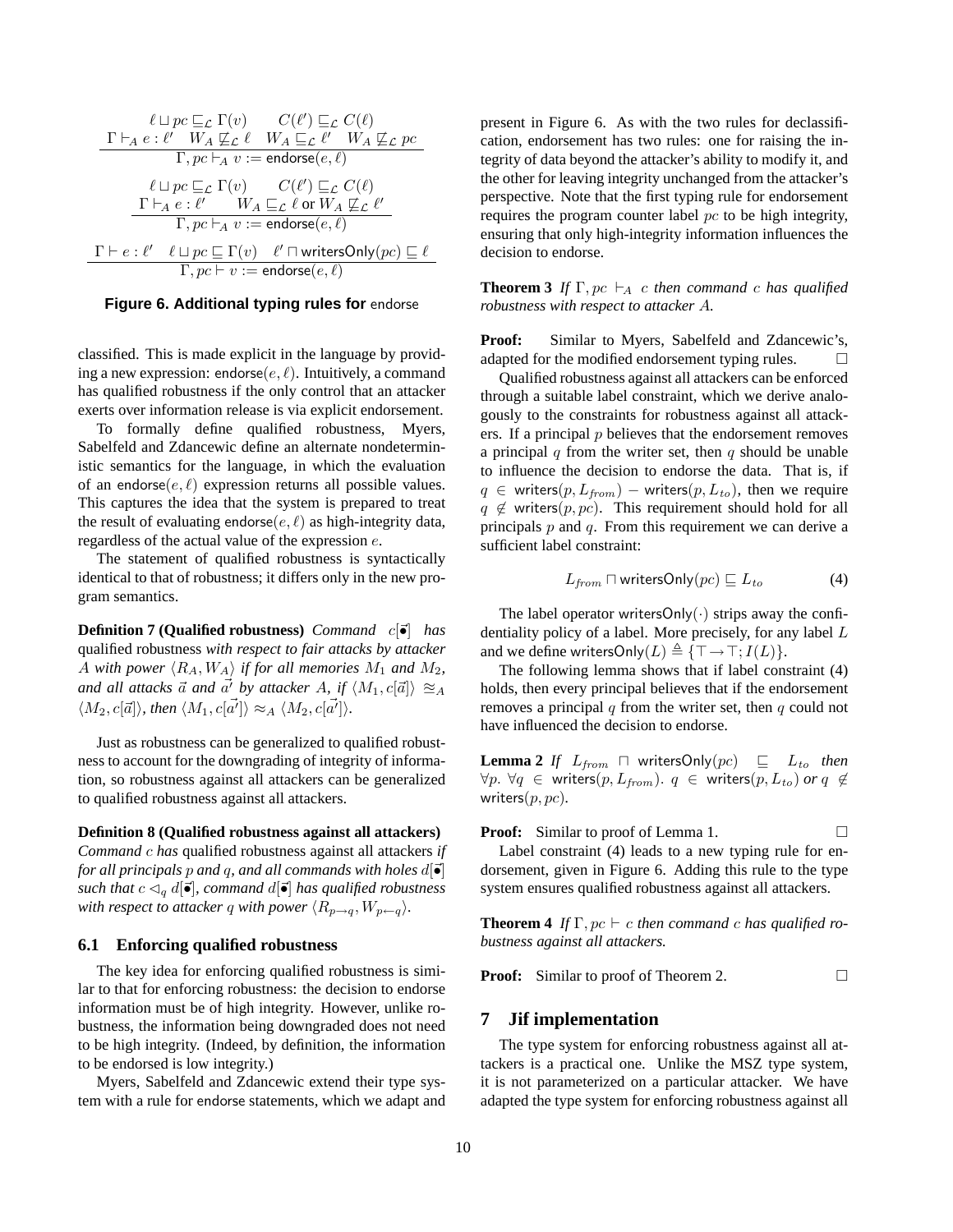```
1 final label\{\bot \rightarrow \bot; \top \leftarrow \top\} lbl = ...;
2 int{∗lbl} i = ...;
3 if (lbl \sqsubseteq {Alice → Bob; Alice ← Chuck}) {
4 int j = declassify(i, {\perp \rightarrow \perp; Alice ← Chuck});
5 }
```
### **Figure 7. Example Jif code**

attackers (and qualified robustness against all attackers) and implemented it in the Jif compiler [10, 13].

Jif extends the Java [8] programming language with information flow control, using DLM labels to annotate variables and methods. The Jif compiler checks that the policies specified by label annotations in Jif programs are obeyed.

To implement robustness against all attackers, we first extended Jif with the modified DLM of Section 3 to allow the expression of the required label constraints. Although some Jif variants [20] incorporate (less expressive) integrity policies, the base Jif compiler did not. We implemented writer policies, and extended the label ordering within Jif to allow for meets of labels. These modifications did not require extensive changes to the Jif compiler.

### **7.1 Implementing** writersToReaders(·)

Jif contains a number of sophisticated type mechanisms to facilitate the creation, use, and reuse of expressive, modular, secure code [10]. These mechanisms include parameterized classes, labels for method arguments, dynamic labels [21] and dynamic principals [17]. Labels in Jif thus include class parameters, argument labels, and dynamic labels, as well as pairs of confidentiality and integrity policies. This complicates the implementation of the label constraints of Section 5.

In particular, writersToReaders $(\cdot)$  must be extended to account for the additional labels in Jif, such as dynamic labels. A dynamic label is a first-class value that is represented at run time. A dynamic label  $dyn(x)$  is equivalent to the value stored in a final variable named  $x$ , of type label; however, at compile time, it may not be known what the value of variable  $x$  will be at run time. Dynamic labels may be used to label other variables. For example, in the Jif code of Figure 7, the label of the variable i is dyn(lbl), the value that is held at run time in the dynamic label variable lbl.

In extending writers $ToReaders(·)$  to dynamic labels, we must ensure that Property 1 continues to hold: for all principals p and q, and labels L, if  $q \in$  writers $(p, L)$ , then  $q \in$ readers( $p$ , writersToReaders( $L$ )). Clearly, we could safely define writersToReaders(dyn(x)) to be  $\{\bot \to \bot; \top \leftarrow \top\}$ for all possible x; since readers $(p, \{\perp \rightarrow \perp; \top \leftarrow \top\})$  is the set of all principals, this would satisfy Property 1. While imprecise, this is the best we can do without additional information about the dynamic label.

However, in some situations, a given dynamic label has an upper bound. For example, at the declassification statement in line 4 of Figure 7, we know statically that  $\{$ Alice  $\rightarrow$ Bob; Alice  $\leftarrow$  Chuck} is an upper bound on the dynamic label lbl, because of the run-time label test on line 3.

If L is an upper bound for dyn(x), we have dyn(x)  $\Box$ L, and so for any principal p, by definition of  $\sqsubseteq$ , we have writers $(p, \text{dyn}(x)) \subseteq$  writers $(p, L)$ . Thus, if  $L$  consists only of reader and writer policies, then writersToReaders $(L)$  is a conservative approximation for writersToReaders(dyn(x)), and if  $q \in$  writers(p, dyn(x)), then  $q \in$  readers(p, writersToReaders(L)).

We extended this technique for approximating writersToReaders $(\cdot)$  to other labels, such as class parameters and polymorphic argument labels. Other than the implementation of writersToReaders $(\cdot)$ , there were no major challenges in adapting and implementing the type system of Section 5 for Jif.

### **8 Related work**

It has been recognized since the beginnings of work on information flow that noninterference is too rigid to describe the information security of real applications [5, 7]. There has been a great deal of work on mechanisms and security definitions that relax noninterference in various ways. Much of this work (especially, that which is languagebased) has been summarized in a survey paper [15]. More recently, Sabelfeld and Sands constructed a taxonomy of different methods for securely mediating information release [16]. According to their taxonomy, robustness operates on the "who" dimension of declassification controls, as it prevents untrusted entities from affecting how information is released to them. We compare the robustness mechanism in this paper to other mechanisms operating along the "who" dimension, which is not to disparage the other, largely orthogonal, dimensions of declassification.

Selective declassification (introduced in the DLM [11] and developed more abstractly by Pottier and Conchon [14]) is a more primitive "who" mechanism that imposes statically enforced access controls on declassification so only explicitly authorized information release can occur. Further extensions to the DLM have added capability mechanisms for controlling access to declassification and have integrated these mechanisms with public-key infrastructures [4, 17]. Banerjee and Naumann have also explored mediating information release with the Java access control mechanism [1].

Access controls are useful, but robustness offers additional assurance since it prevents the owner of information from authorizing information release that is not robust. Robustness not only prevents attackers from using declassification directly, it prevents them even from affecting declassification. Thus, robustness can be seen as an end-to-end extension of "who" mechanisms based on access control.